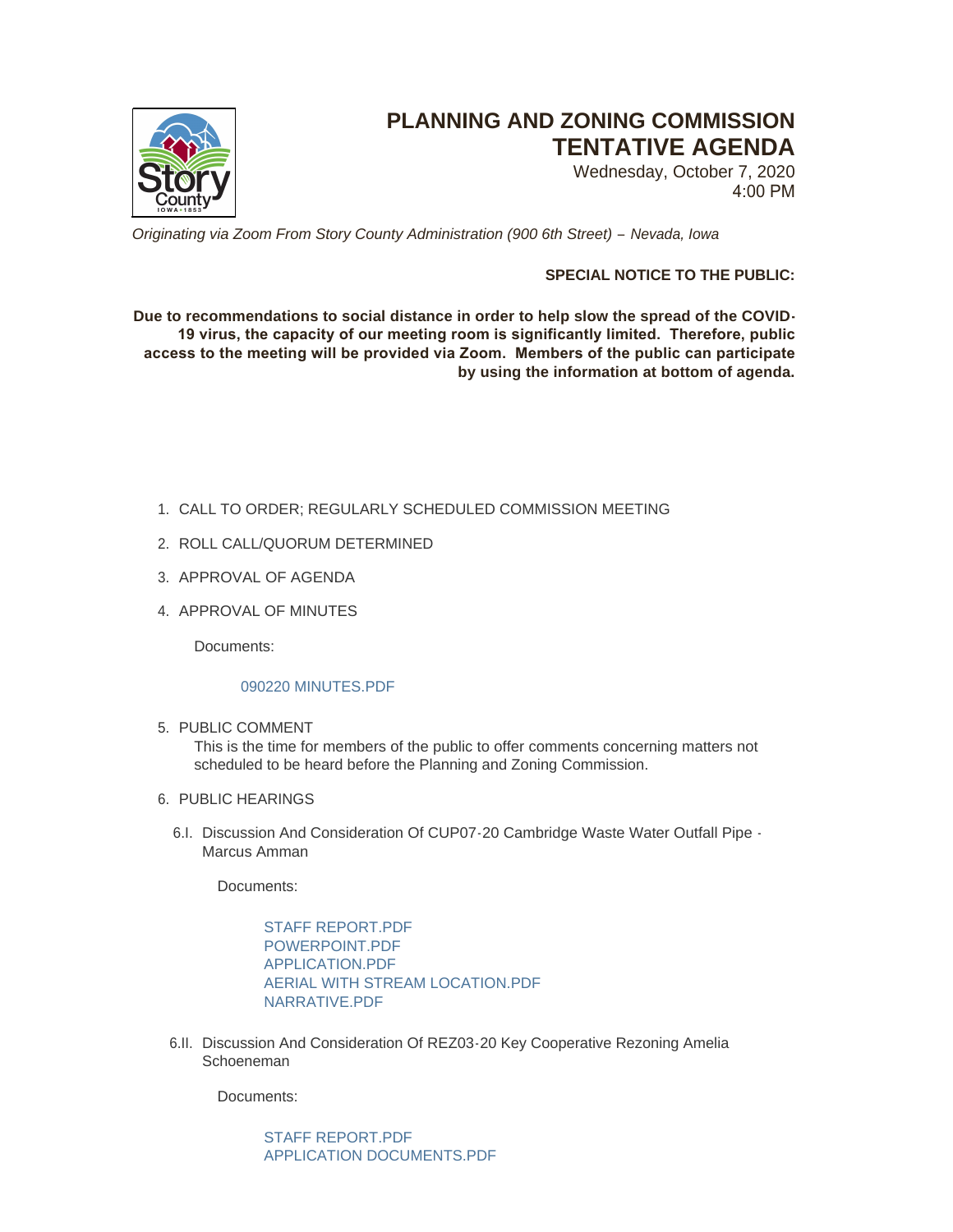## 7. COMMENTS

**Staff Commission** 

## 8. ADJOURNMENT

## 9. INSTRUCTIONS TO PARTICIPATE IN ZOOM MEETINGS

**Join Zoom Meeting https://us02web.zoom.us/j/7737180067? pwd=L3B5L2RNUzdsNjBldUtqV2R0UDdaZz09**

## **Meeting ID: 773 718 0067 Passcode: 1DR5Wg**

**One tap mobile**

+19292056099,,7737180067#,,,,,,0#,,540442# US (New York) +13017158592,,7737180067#,,,,,,0#,,540442# US (Germantown)

## **Dial by your location**

+1 929 205 6099 US (New York)

- +1 301 715 8592 US (Germantown)
- +1 312 626 6799 US (Chicago)

+1 669 900 6833 US (San Jose)

- +1 253 215 8782 US (Tacoma)
- +1 346 248 7799 US (Houston)

## **Meeting ID: 773 718 0067**

## **Passcode: 540442**

Find your local number: https://us02web.zoom.us/u/kr2gBYKBf

- We ask that you mute your phone to help eliminate background noise.
- Audio recordings of all Board meetings will be posted on the STORY COUNTY WEBSITE
- How to Participate in Meeting Discussions
	- $\circ$  If you would like to watch a meeting as it happens and participate in the

discussion, you can do so via Zoom (www.zoom.us). Zoom is a videoconferencing

platform that works across different internet-enabled devices and standard

telephones. Meetings that are being held via Zoom will have information on each agenda regarding how to access the meeting in Zoom. Each meeting is assigned a meeting ID (sometimes called a "webinar ID") that you will need to use to access the meeting.

- *Zoom video conferencing* You can access the meeting by either clicking the link found on the agenda, or by opening the Zoom application and entering the meeting ID number on the agenda.
	- $\circ$  Meeting participants will be able to watch and hear the meeting as it takes place.
	- $\circ$  For portions of the meeting where public input is accepted, you will need to press the "unmute" button to speak, provide your name, address and your comments. Can also press the "raise hand button" to request to speak.
- $\bullet$  Zoom phone conferencing As an alternative to video conferencing, participants may call in to a phone conference using their touch-tone phone. Several call-in telephone numbers are provided on each meeting agenda. Unless otherwise indicated, the number is a long-distance phone number; charges may apply depending on your telephone provider.
	- $\circ$  Once you have dialed the telephone number provided, you will be